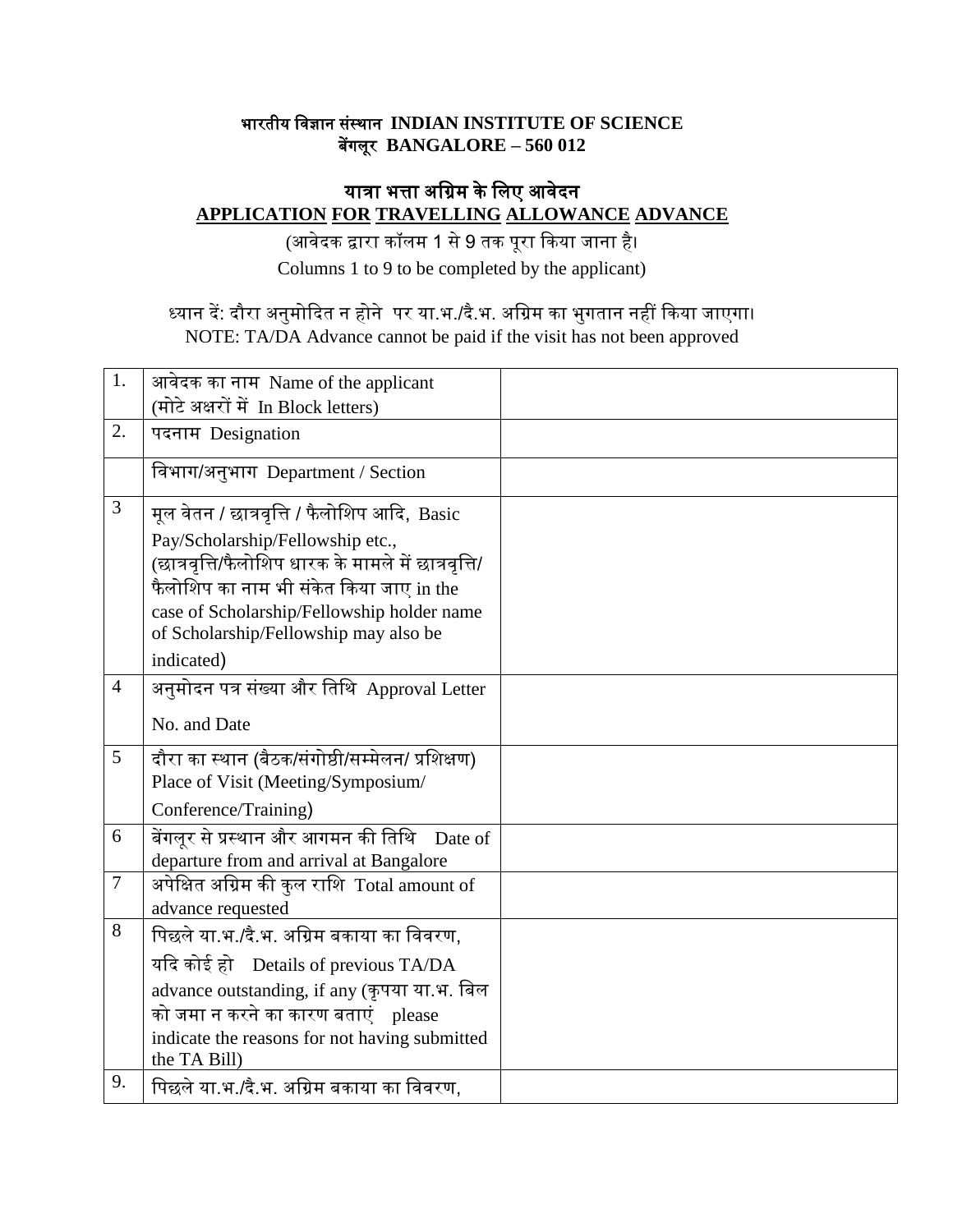| । यदि कोई हो $\;$ Details of previous TA/DA   |
|-----------------------------------------------|
| advance outstanding, if any (कृपया या.भ. बिल  |
| को जमा न करने का कारण बताएं    please         |
| indicate the reasons for not having submitted |
| the TA Bill)                                  |

बेंगलूर BANGALORE कदनांक DATED हस्ताक्षर **SIGNATURE**

प्र/स प्रेवित Forwarded w/c to:

वित्तीय वनयंत्रक The Financial Controller,

अध्यक्ष CHAIRMAN

तारीख Date:

कृ .पी.उ. P.T.O